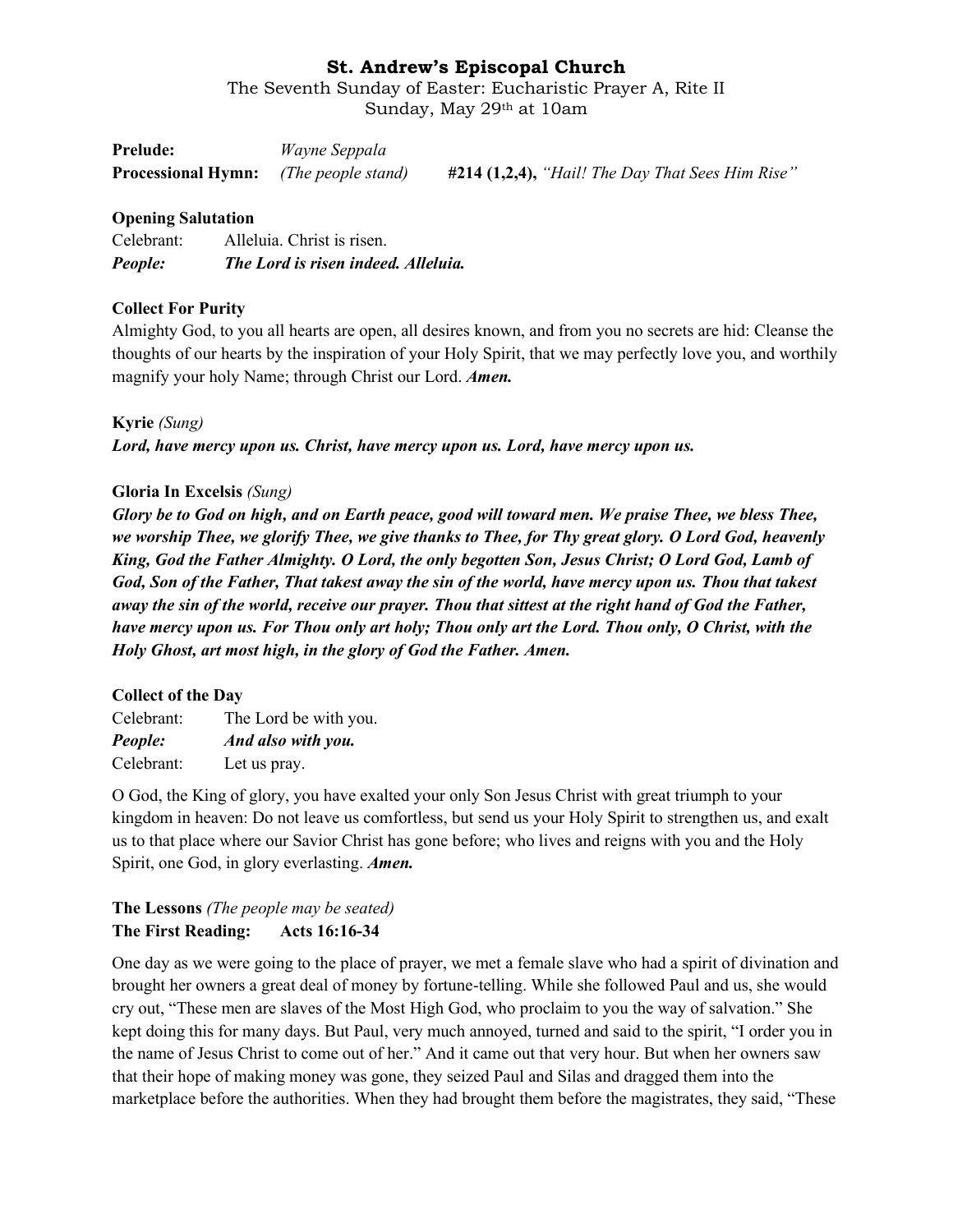The Seventh Sunday of Easter: Eucharistic Prayer A, Rite II Sunday, May 29th at 10am

men, these Jews, are disturbing our city and are advocating customs that are not lawful for us, being Romans, to adopt or observe." The crowd joined in attacking them, and the magistrates had them stripped of their clothing and ordered them to be beaten with rods. After they had given them a severe flogging, they threw them into prison and ordered the jailer to keep them securely. Following these instructions, he put them in the innermost cell and fastened their feet in the stocks. About midnight Paul and Silas were praying and singing hymns to God, and the prisoners were listening to them. Suddenly there was an earthquake so violent that the foundations of the prison were shaken, and immediately all the doors were opened and everyone's chains were unfastened. When the jailer woke up and saw the prison doors wide open, he drew his sword and was about to kill himself, since he supposed that the prisoners had escaped. But Paul shouted in a loud voice, "Do not harm yourself, for we are all here." The jailer called for lights, and rushing in, he fell down trembling before Paul and Silas. Then he brought them outside and said, "Sirs, what must I do to be saved?" They answered, "Believe in the Lord Jesus, and you will be saved, you and your household." They spoke the word of the Lord to him and to all who were in his house. At the same hour of the night he took them and washed their wounds; then he and his entire family were baptized without delay. He brought them up into the house and set food before them, and he and his entire household rejoiced that he had become a believer in God.

Reader: The Word of the Lord. *People: Thanks be to God.*

### **Psalm 97**

1 The Lord is king! Let the earth rejoice; let the many coastlands be glad!

*2 Clouds and thick darkness are all around him; righteousness and justice are the foundation of his throne.*

3 Fire goes before him and consumes his adversaries on every side.

*4 His lightnings light up the world; the earth sees and trembles.*

5 The mountains melt like wax before the Lord, before the Lord of all the earth.

*6 The heavens proclaim his righteousness, and all the peoples behold his glory.*

7 All servants of images are put to shame, those who make their boast in worthless idols; all gods bow down before him.

*8 Zion hears and is glad, and the towns of Judah rejoice because of your judgments, O God.*

9 For you, O Lord, are most high over all the earth; you are exalted far above all gods.

## *10 You who love the Lord, hate evil; he guards the lives of his faithful; he rescues them from the hand of the wicked.*

11 Light dawns for the righteous and joy for the upright in heart.

*12 Rejoice in the Lord, O you righteous, and give thanks to his holy name!*

### **The Second Reading: Revelation 22:12-14,16-17,20-21**

At the end of the visions I, John, heard these words: "See, I am coming soon; my reward is with me, to repay according to everyone's work. I am the Alpha and the Omega, the First and the Last, the Beginning and the End." Blessed are those who wash their robes, so that they will have the right to the tree of life and may enter the city by the gates. "It is I, Jesus, who sent my angel to you with this testimony for the churches. I am the root and the descendant of David, the bright morning star." The Spirit and the bride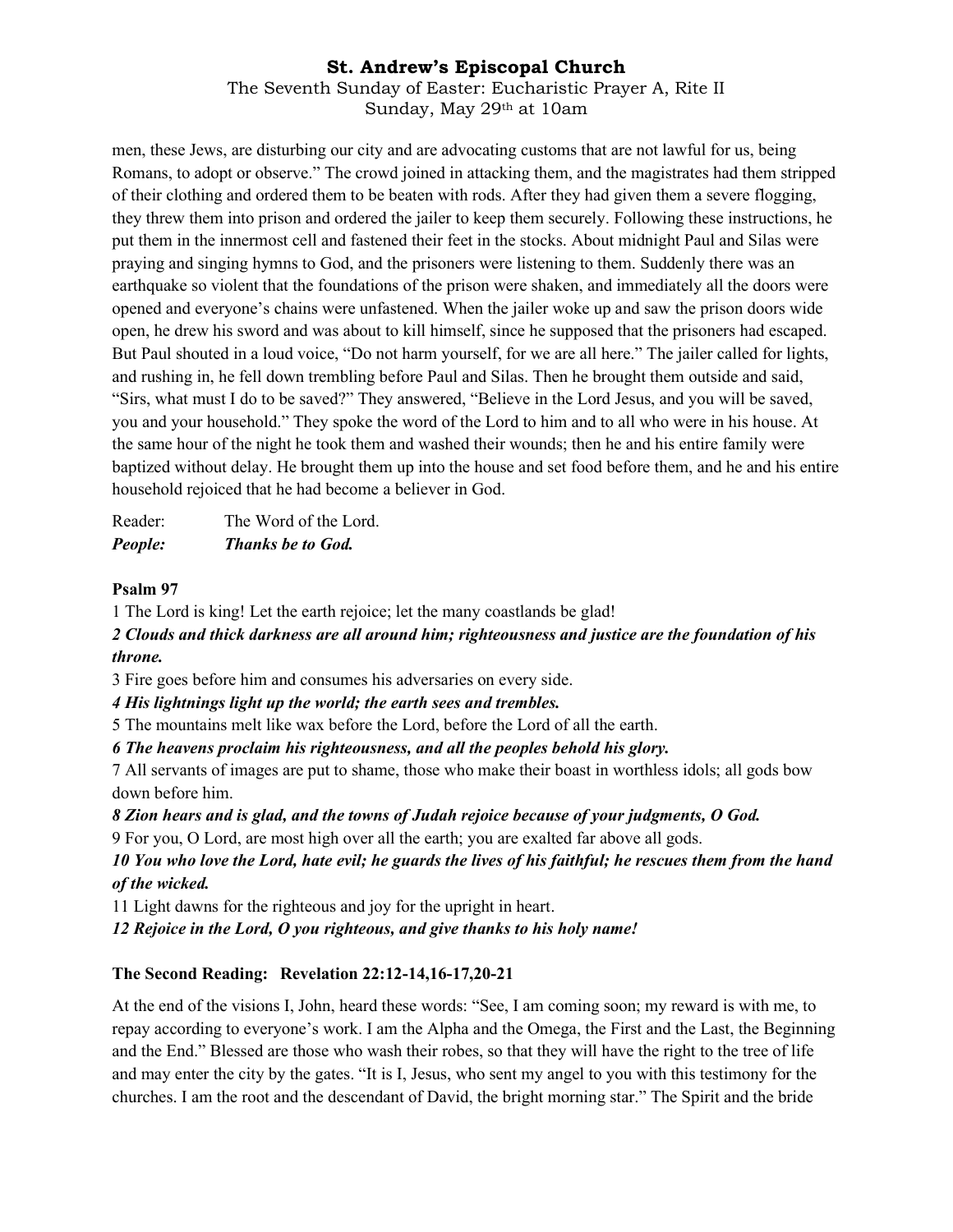### The Seventh Sunday of Easter: Eucharistic Prayer A, Rite II Sunday, May 29th at 10am

say, "Come." And let everyone who hears say, "Come." And let everyone who is thirsty come. Let anyone who wishes take the water of life as a gift. The one who testifies to these things says, "Surely I am coming soon." Amen. Come, Lord Jesus! The grace of the Lord Jesus be with all the saints. Amen.

| People: | <b>Thanks be to God.</b> |
|---------|--------------------------|
| Reader: | The Word of the Lord.    |

**Gospel Hymn:** *(The people stand)* **#483 (1-3),** *"The Head That Once Was Crowned"*

### **The Gospel: John 17:20-26**

Celebrant: The Holy Gospel of our Lord Jesus Christ according to St. John. *People: Glory to you Lord Christ.*

Jesus prayed for his disciples, and then he said. "I ask not only on behalf of these but also on behalf of those who believe in me through their word, that they may all be one. As you, Father, are in me and I am in you, may they also be in us, so that the world may believe that you have sent me. The glory that you have given me I have given them, so that they may be one, as we are one, I in them and you in me, that they may become completely one, so that the world may know that you have sent me and have loved them even as you have loved me. Father, I desire that those also, whom you have given me, may be with me where I am, to see my glory, which you have given me because you loved me before the foundation of the world. "Righteous Father, the world does not know you, but I know you, and these know that you have sent me. I made your name known to them, and I will make it known, so that the love with which you have loved me may be in them and I in them."

Celebrant: This is the Gospel of the Lord. *People: Praise to you Lord Christ.*

**Celtic Alleluia** *(sung)*

*Alleluia, Alleluia, Alleluia, Alleluia. Now He is living, the Christ, out of the tomb He is risen; He has conquered death – opened heaven to all believers. Alleluia, Alleluia, Alleluia, Alleluia.*

**The Sermon** (*The people may be seated)* The Reverend Michael Kaehr

### **The Nicene Creed** *(The people stand)*

*We believe in one God, the Father, the Almighty, maker of heaven and earth, of all that is, seen and unseen. We believe in one Lord, Jesus Christ, the only Son of God, eternally begotten of the Father, God from God, Light from Light, true God from true God, begotten, not made, of one Being with the Father. Through him all things were made. For us and for our salvation he came down from heaven: by the power of the Holy Spirit he became incarnate from the Virgin Mary, and was made man. For our sake he was crucified under Pontius Pilate; he suffered death and was buried. On the third day he rose again in accordance with the Scriptures; he ascended into heaven and is seated at the right hand of the Father. He will come again in glory to judge the living and the dead, and his kingdom will have no end. We believe in the Holy Spirit, the Lord, the giver of life, who proceeds from the Father and the*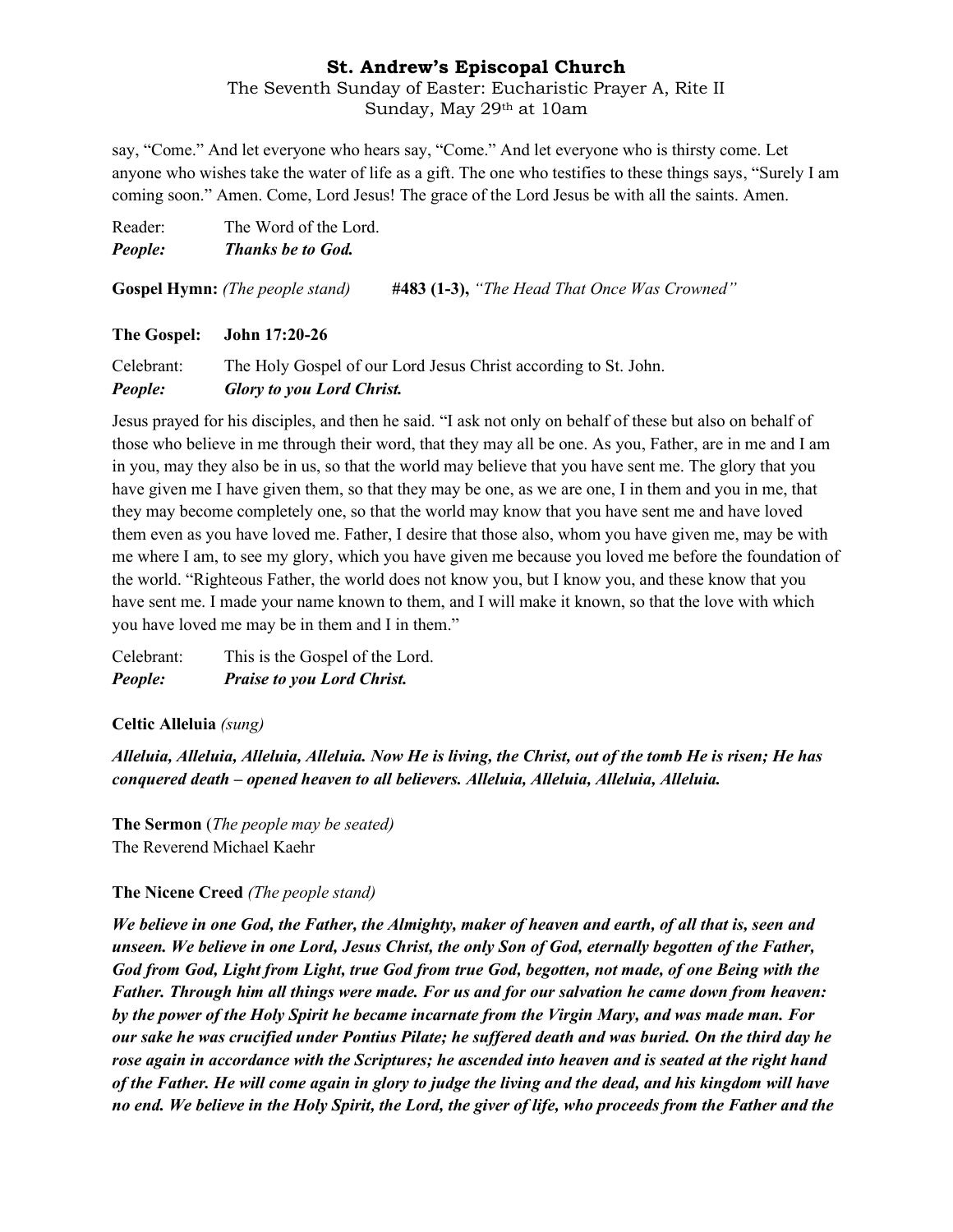The Seventh Sunday of Easter: Eucharistic Prayer A, Rite II Sunday, May 29th at 10am

*Son. With the Father and the Son he is worshiped and glorified. He has spoken through the Prophets. We believe in one holy catholic and apostolic Church. We acknowledge one baptism for the forgiveness of sins. We look for the resurrection of the dead, and the life of the world to come. Amen.*

## **Prayers Of The People** *(The people stand)*

*[Opens with prayer for St. Andrew's]*

With all our heart and with all our mind, let us pray to the Lord, saying "Lord, have mercy."

For the peace from above, for the loving-kindness of God, and for the salvation of our souls, let us pray to the Lord.

### *People: Lord, have mercy.*

For the peace of the world, for the welfare of the Holy Church of God, and for the unity of all peoples, let us pray to the Lord.

## *People: Lord, have mercy.*

For our Bishop, and for all the clergy and people, let us pray to the Lord. *People: Lord, have mercy.*

For our President, for the leaders of the nations, and for all in authority, let us pray to the Lord. *People: Lord, have mercy.*

For this city, for every city and community, and for those who live in them, let us pray to the Lord. *People: Lord, have mercy.*

For seasonable weather, and for an abundance of the fruits of the earth, let us pray to the Lord. *People: Lord, have mercy.*

For the good earth which God has given us, and for the wisdom and will to conserve it, let us pray to the Lord.

### *People: Lord, have mercy.*

For those who travel on land, on water, or in the air, let us pray to the Lord. *People: Lord, have mercy.*

For the aged and infirm, for the widowed and orphans, and for the sick and the suffering, let us pray to the Lord.

# *People: Lord, have mercy.*

For the poor and the oppressed, for the unemployed and the destitute, for prisoners and captives, and for all who remember and care for them, let us pray to the Lord.

## *People: Lord, have mercy.*

For all who have died in the hope of the resurrection, and for all the departed, let us pray to the Lord. *People: Lord, have mercy.*

For deliverance from all danger, violence, oppression, and degradation, let us pray to the Lord.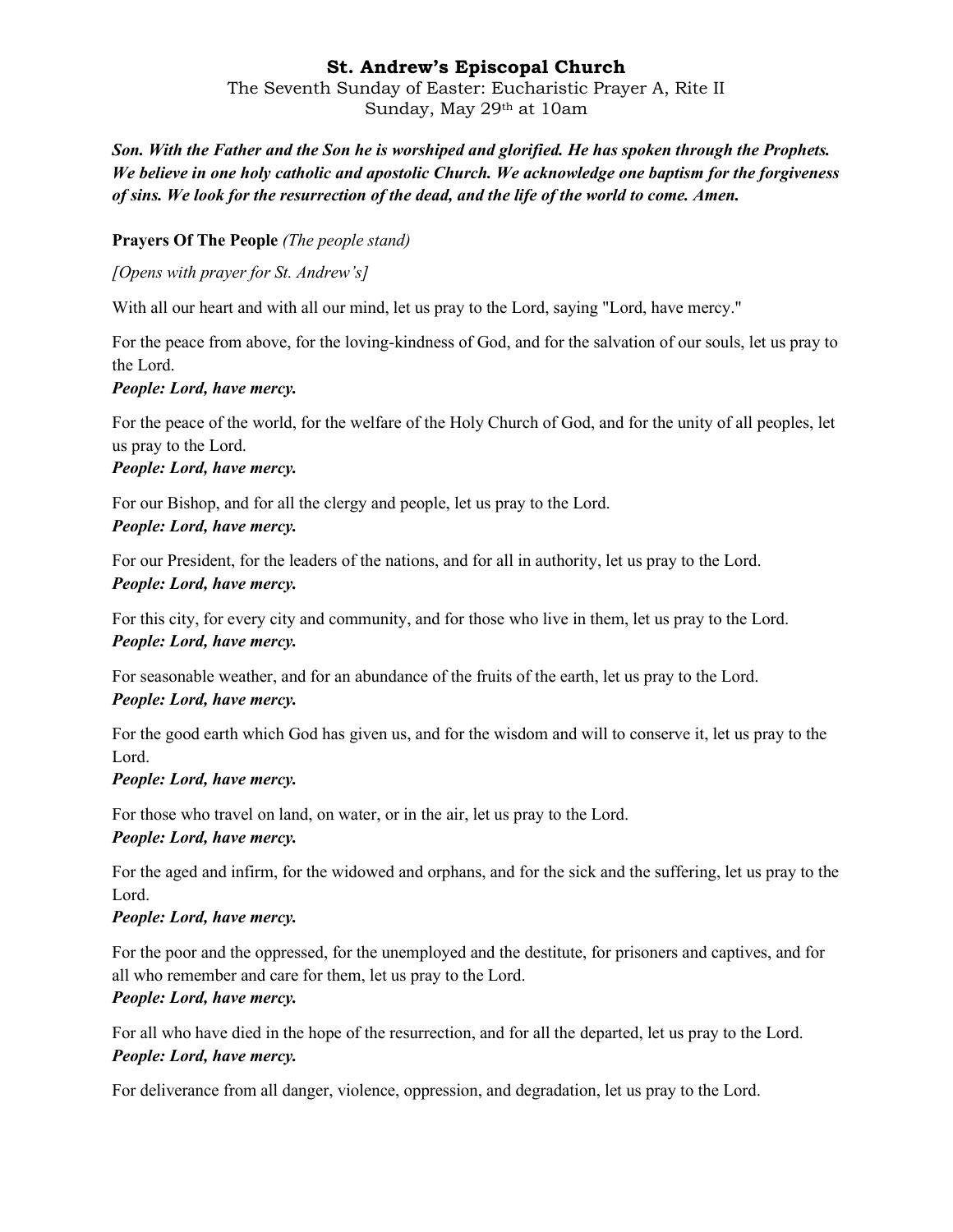The Seventh Sunday of Easter: Eucharistic Prayer A, Rite II Sunday, May 29th at 10am

## *People: Lord, have mercy.*

For the absolution and remission of our sins and offenses, let us pray to the Lord.

## *People: Lord, have mercy.*

That we may end our lives in faith and hope, without suffering and without reproach, let us pray to the Lord.

## *People: Lord, have mercy.*

Defend us, deliver us, and in thy compassion protect us, O Lord, by thy grace. *People: Lord, have mercy.*

In the communion of St. Andrew and of all the saints, let us commend ourselves, and one another, and all our life, to Christ our God.

## *People: To thee, O Lord our God.*

Lord Jesus Christ, you said to your apostles, "Peace I give to you; my own peace I leave with you:" Regard not our sins, but the faith of your Church, and give to us the peace and unity of that heavenly City, where with the Father and the Holy Spirit you live and reign, now and for ever. *Amen.*

## **Collect For Heroic Service**

O Judge of the nations, we remember before you with grateful hearts the men and women of our country who in the day of decision ventured much for the liberties we now enjoy. Grant that we may not rest until all the people of this land share the benefits of true freedom and gladly accept its disciplines. This we ask in the Name of Jesus Christ our Lord. *Amen.*

**"Taps" -** *performance by Frank Haffner*

# **The Confession of Sin and Absolution** *(The people kneel)*

Celebrant: Let us humbly confess our sins unto Almighty God.

*Most merciful God, we confess that we have sinned against you in thought, word, and deed, by what we have done, and by what we have left undone. We have not loved you with our whole heart; we have not loved our neighbors as ourselves. We are truly sorry and we humbly repent. For the sake of your Son Jesus Christ, have mercy on us and forgive us; that we may delight in your will, and walk in your ways, to the glory of your Name. Amen.*

Celebrant: Almighty God have mercy on you, forgive you all our sins through our Lord Jesus Christ, strengthen you in all goodness, and by the power of the Holy Spirit keep you in eternal life. *Amen.*

| <b>The Peace</b>             | (The people stand)                                                                                |
|------------------------------|---------------------------------------------------------------------------------------------------|
| Celebrant:<br><b>People:</b> | The peace of the Lord be always with you.<br>And also with you.                                   |
| Celebrant:                   | Walk in love, as Christ loved us and gave himself up for us, an offering and sacrifice to<br>God. |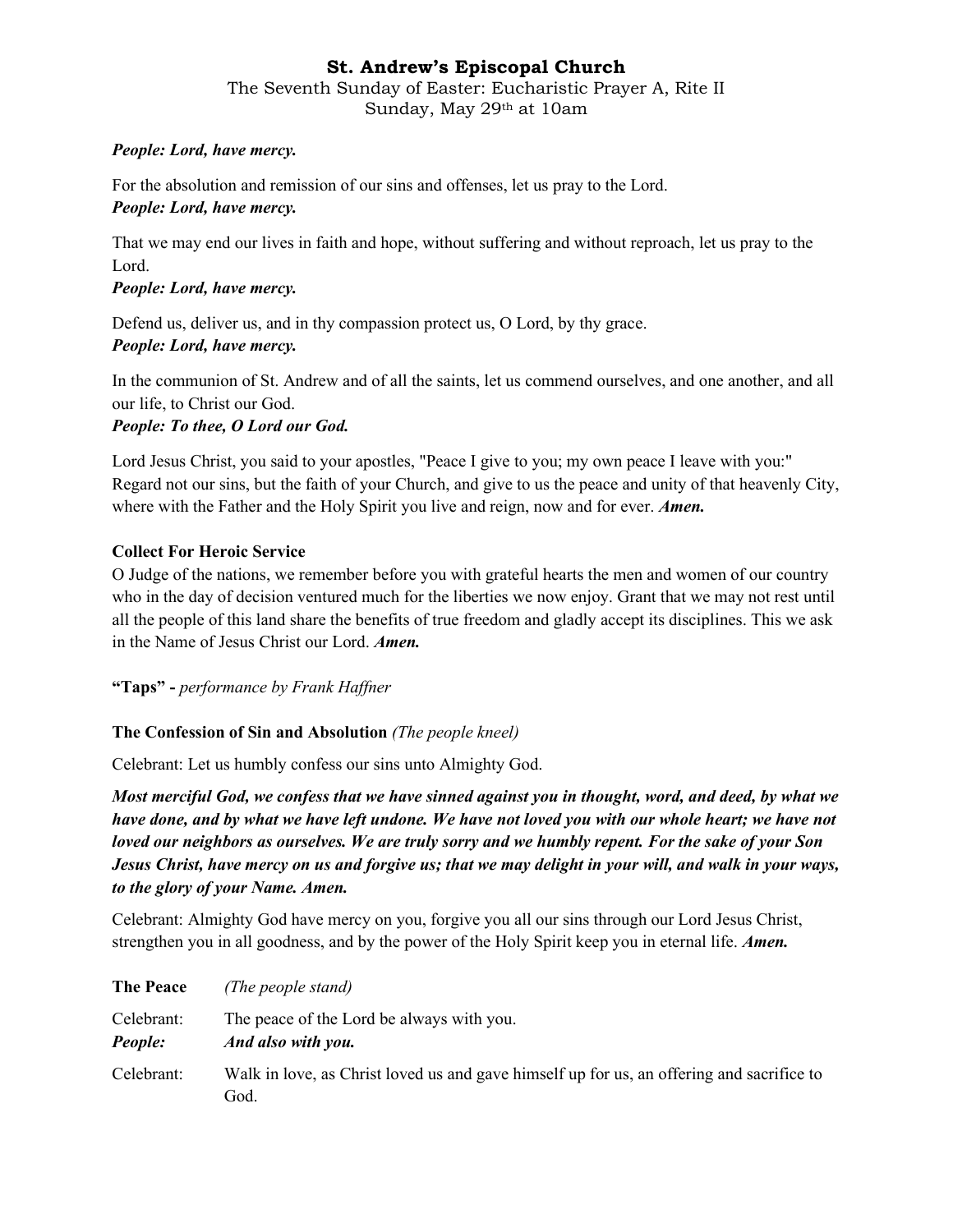The Seventh Sunday of Easter: Eucharistic Prayer A, Rite II Sunday, May 29th at 10am

### **Offertory**

*(The people may be seated for the Offertory Hymn "Hymn Of Promise" performance by the St. Andrew's Choir)*

**Doxology** *(The people stand and sing)*

*Praise God, from whom all blessings flow. Praise Him, all creatures here below. Praise Him above, you heavenly host. Praise Father, Son and Holy Ghost. Amen.*

**The Great Thanksgiving** *(Eucharistic Prayer A, remain standing)*

| People:    | It is right to give him thanks and praise. |
|------------|--------------------------------------------|
| Celebrant: | Let us give thanks to the Lord our God.    |
| People:    | We lift them to the Lord.                  |
| Celebrant: | Lift up your hearts.                       |
| People:    | And also with you.                         |
| Celebrant: | The Lord be with you.                      |

It is right, and a good and joyful thing, always and everywhere to give thanks to you, Father Almighty, Creator of heaven and earth.

### *[Proper Preface]*

Therefore we praise you, joining our voices with Angels and Archangels and with all the company of heaven, who for ever sing this hymn to proclaim the glory of your Name:

### **Sanctus** *(S125: Sung)*

# *Holy, Holy, Holy Lord, God of power and might, heaven and earth are full of your glory. Hosanna in the highest. Hosanna in the highest. Blessed is he who comes in the name of the Lord. Hosanna in the highest. Hosanna in the highest.*

*(The people kneel)* Holy and gracious Father: In your infinite love you made us for yourself, and, when we had fallen into sin and become subject to evil and death, you, in your mercy, sent Jesus Christ, your only and eternal Son, to share our human nature, to live and die as one of us, to reconcile us to you, the God and Father of all.

He stretched out his arms upon the cross, and offered himself, in obedience to your will, a perfect sacrifice for the whole world.

On the night he was handed over to suffering and death, our Lord Jesus Christ took bread; and when he had given thanks to you, he broke it, and gave it to his disciples, and said, "Take, eat: This is my Body, which is given for you. Do this for the remembrance of me."

After supper he took the cup of wine; and when he had given thanks, he gave it to them, and said, "Drink this, all of you: This is my Blood of the new Covenant, which is shed for you and for many for the forgiveness of sins. Whenever you drink it, do this for the remembrance of me."

Therefore we proclaim the mystery of faith: *(sung)*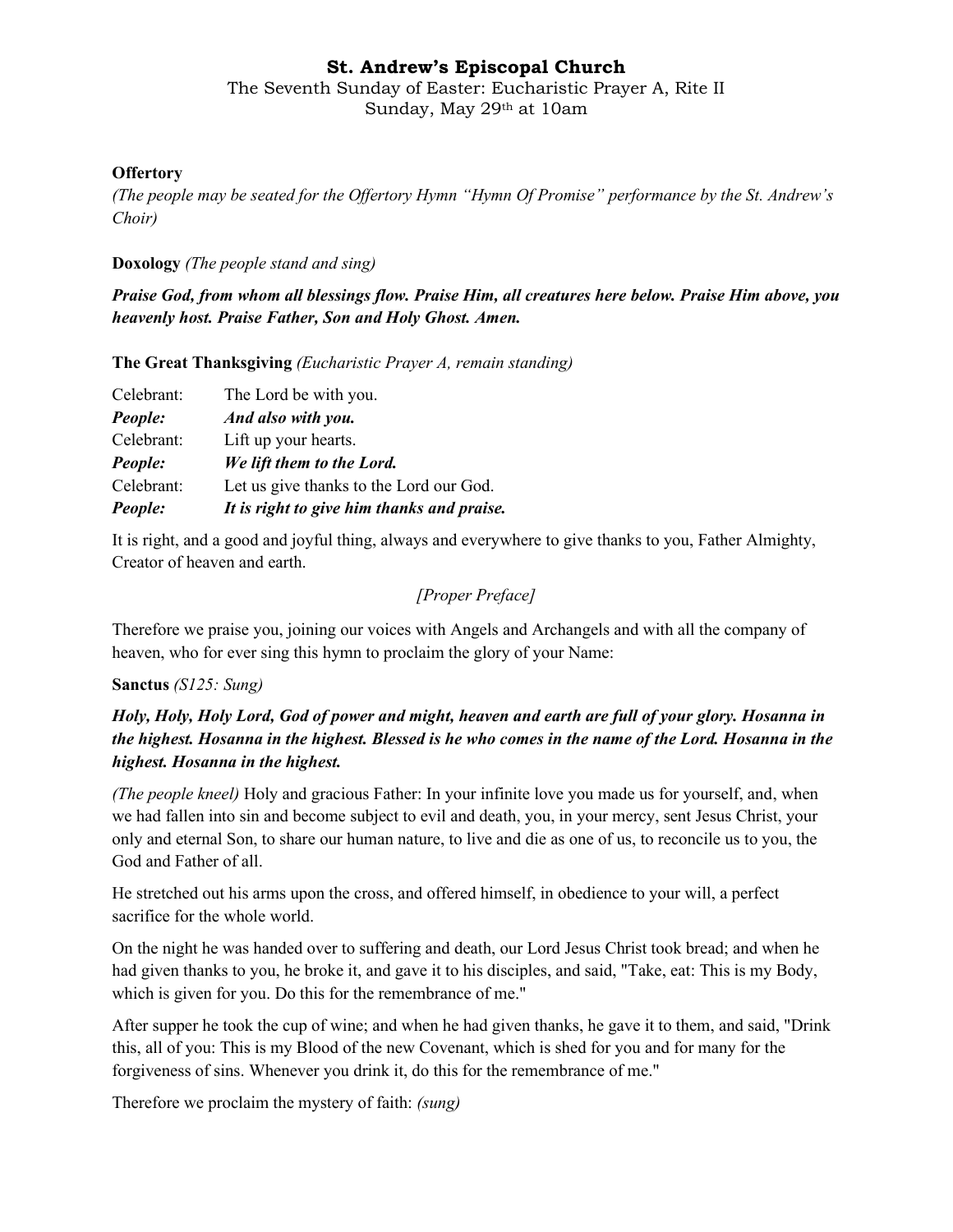The Seventh Sunday of Easter: Eucharistic Prayer A, Rite II Sunday, May 29th at 10am

### *Christ has died. Christ is risen. Christ will come again.*

### *Christ has died. Christ is risen. Christ will come again.*

We celebrate the memorial of our redemption, O Father, in this sacrifice of praise and thanksgiving. Recalling his death, resurrection, and ascension, we offer you these gifts.

Sanctify them by your Holy Spirit to be for your people the Body and Blood of your Son, the holy food and drink of new and unending life in him. Sanctify us also that we may faithfully receive this holy Sacrament, and serve you in unity, constancy, and peace; and at the last day bring us with all your saints into the joy of your eternal kingdom.

All this we ask through your Son Jesus Christ: By him, and with him, and in him, in the unity of the Holy Spirit all honor and glory is yours, Almighty Father, now and for ever. (sung) *Amen, Amen, Amen, Amen, Amen, Amen.*

And now, as our Savior Christ has taught us, we are bold to sing: *(Sung)*

*Our Father, who art in heaven, hallowed be Thy name. Thy kingdom come, Thy will be done, on earth as it is in heaven. Give us this day our daily bread. And forgive us our debts, as we forgive our debtors. And lead us not into temptation, but deliver us from evil. For Thine is the kingdom, and the power, and the glory, forever and ever. Amen.*

### **Breaking of the Bread**

Celebrant: Alleluia. Christ our Passover is sacrificed for us. *People: Therefore let us keep the feast. Alleluia.* Celebrant: The Gifts of God for the People of God. Take them in remembrance that Christ died for you, and feed on him in your hearts by faith, with thanksgiving.

**Communion** *(The people may be seated until coming forward. When receiving, cup your hands together and hold them out to receive the host only, otherwise, fold your hands together to have it incticted)*

**Communion Prayer** *(Celebrant and those at home or not receiving)*

*My Jesus, I believe that you are in the Blessed Sacrament. I love You above all things and I long for You in my soul. Since I cannot now receive You sacramentally, come at least spiritually into my heart, as though you have already come, I embrace You and unite myself with you entirely. Never permit me to be separated from You. Amen.*

**Post Communion Prayer** *(The people kneel)*

Celebrant: Let us pray.

*Eternal God, heavenly Father, you have graciously accepted us as living members of your Son our Savior Jesus Christ, and you have fed us with spiritual food in the Sacrament of his Body and Blood. Send us now into the world in peace, and grant us strength and courage to love and serve you with gladness and singleness of heart; through Christ our Lord. Amen.*